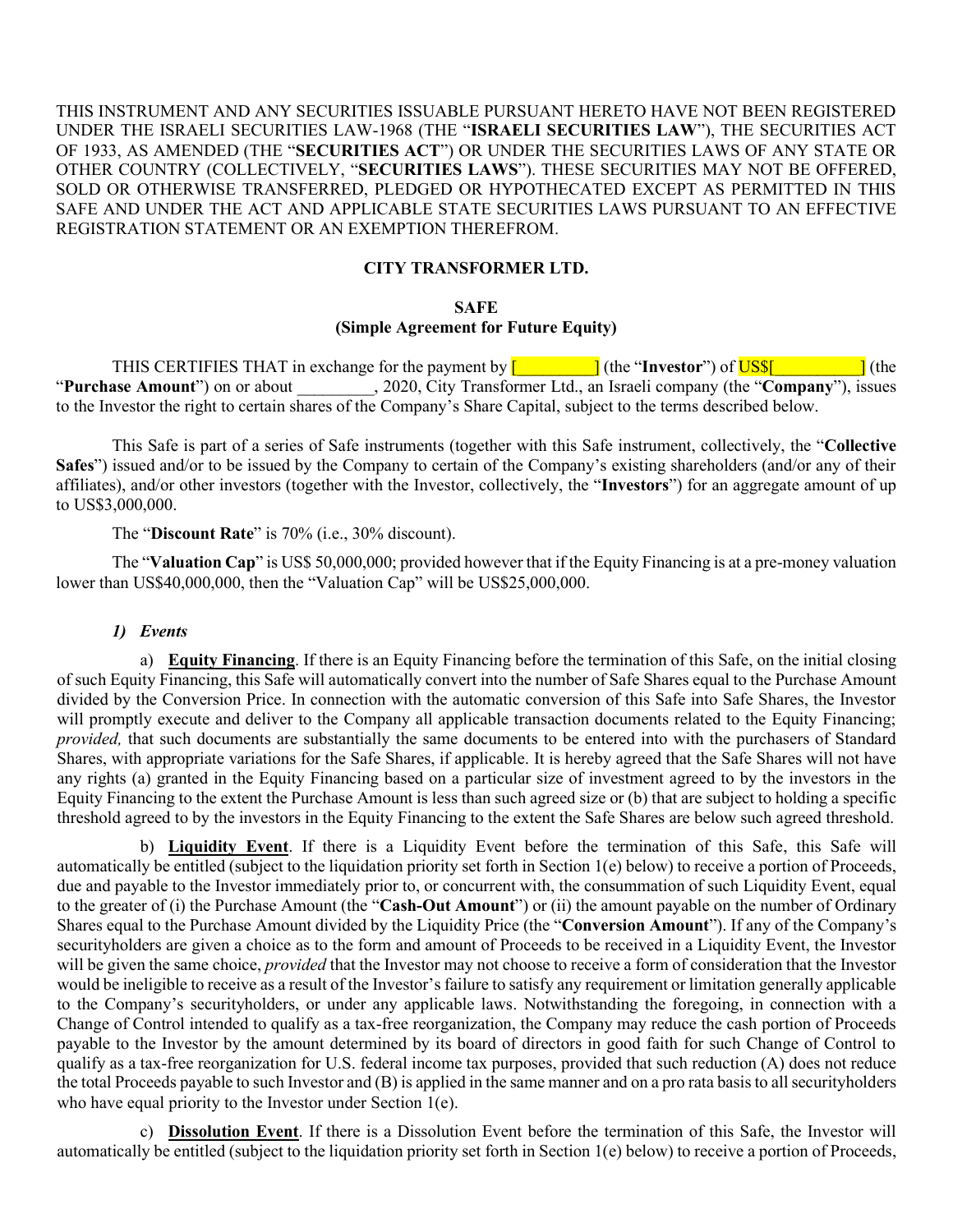if any, equal to the Cash-Out Amount, due and payable to the Investor immediately prior to the consummation of the Dissolution Event.

d) **Maturity Event**. If this Safe does not terminate or convert into Safe Shares by September 30, 2021, then this Safe will convert into the number of the then most senior class of shares of the Company equal to the Purchase Amount divided by the Maturity Price; provided that the price per share for purposes of distribution and anti-dilution protection, if any will be based on the conversion price.

e) **Liquidation Priority**. In a Liquidity Event or Dissolution Event before the termination of this Safe, this Safe is intended to operate like standard non-participating preferred shares. The Investor's right to receive its Cash-Out Amount is:

i) Junior to payment of outstanding indebtedness and creditor claims, including contractual claims for payment and convertible promissory notes (to the extent such convertible promissory notes are not actually or notionally converted into Share Capital);

ii) On par with payments for other Safes and/or Preferred Shares, and if the applicable Proceeds are insufficient to permit full payments to the Investor and such other Safes and/or Preferred Shares, the applicable Proceeds will be distributed pro rata to the Investor and such other Safes and/or Preferred Shares in proportion to the full payments that would otherwise be due; and

iii) Senior to payments for Ordinary Shares.

The Investor's right to receive its Conversion Amount is (A) on par with payments for Ordinary Shares and other Safes and/or Preferred Shares who are also receiving Conversion Amounts or Proceeds on a similar as-converted to Ordinary Share basis, and (B) junior to payments described in clauses (i) and (ii) above (in the latter case, to the extent such payments are Cash-Out Amounts or similar liquidation preferences).

f) **Termination**. This Safe will automatically terminate (without relieving the Company of any obligations arising from a prior breach of or non-compliance with this Safe) immediately following the earliest to occur of: (i) the issuance of Share Capital to the Investor pursuant to the automatic conversion of this Safe under Section 1(a), Section 1(b) or Section 1(e); or (ii) the payment, or setting aside for payment, of amounts due the Investor pursuant to Section 1(b) or Section 1(c).

# *2) Definitions*

a) "**Change of Control**" means (i) a transaction or series of related transactions in which any "person" or "group" (within the meaning of Section 13(d) and 14(d) of the Securities Exchange Act of 1934, as amended), becomes the "beneficial owner" (as defined in Rule 13d-3 under the Securities Exchange Act of 1934, as amended), directly or indirectly, of more than 50% of the outstanding voting securities of the Company, (ii) any reorganization, merger or consolidation of the Company, other than a transaction or series of related transactions in which the voting securities of the Company outstanding immediately prior to such transaction or series of related transactions constitute, immediately after such transaction or series of related transactions, at least a majority of the total voting power represented by the outstanding voting securities of the Company or such other surviving or resulting entity or (iii) a sale or other disposition of all or substantially all of the assets of the Company.

b) "**Company Capitalization**" means the sum of: (i) all shares of the Company's share capital (on an asconverted basis) issued and outstanding, assuming exercise or conversion of all outstanding vested and unvested options, warrants and other convertible securities, but excluding (A) this instrument, (B) all other SAFEs, and (C) convertible promissory notes, convertible equity agreements and other similar instruments; and (ii) all Ordinary Shares reserved and available for future grant under any equity incentive or similar plan of the Company, including any equity incentive or similar plan created or increased in connection with the Equity Financing, if applicable.

c) "**Conversion Price**" means the either: (1) the Safe Price or (2) the Discount Price, whichever calculation results in a greater number of shares of Safe Shares.

d) "**Discount Price**" means the price per share of the Standard Shares sold in the Equity Financing multiplied by the Discount Rate.

e) "**Dissolution Event**" means (i) a voluntary termination of operations, (ii) a general assignment for the benefit of the Company's creditors or (iii) any other liquidation, dissolution or winding up of the Company (**excluding** a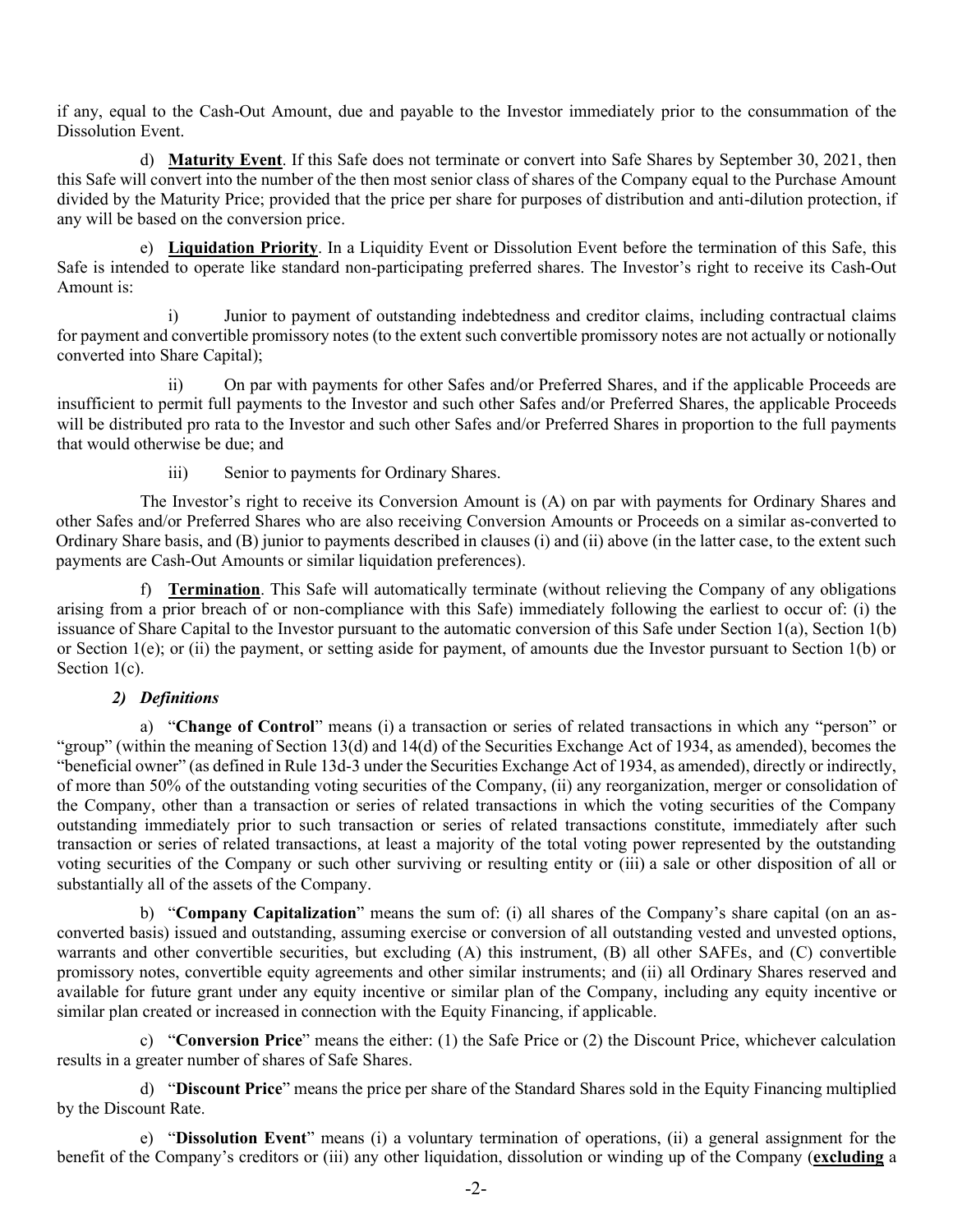Liquidity Event), whether voluntary or involuntary.

f) "**Equity Financing**" means a bona fide transaction or series of transactions with the principal purpose of raising capital, pursuant to which the Company issues shares at a fixed valuation, including but not limited to, a pre-money or post-money valuation.

g) "**Initial Public Offering**" means the closing of the Company's first firm commitment underwritten initial public offering of Ordinary Shares pursuant to a registration statement filed under the Securities Laws.

h) "**Investors' Majority**" means Investors representing more the 50% of the aggregate amounts extended to the Company (each as the "Purchase Amount" under its respective Safe) under the then-outstanding Collective Safes.

i) "**Liquidity Capitalization**" means all shares of the Company's share capital (on an as-converted basis) issued and outstanding, assuming exercise or conversion of all outstanding vested and unvested options, warrants and other convertible securities, but excluding: (i) all Ordinary Shares reserved and available for future grant under any equity incentive or similar plan of the Company; (ii) this instrument; (iii) all other SAFEs; and (iv) convertible promissory notes, convertible equity agreements and other similar instruments.

j) "**Liquidity Event**" means a Change of Control or an Initial Public Offering.

k) "**Liquidity Price**" means the price per share equal to the quotient obtained by dividing (i) the valuation of such Liquidity Event multiplied by the Discount Rate by (ii) the Liquidity Capitalization as of immediately prior to the Liquidity Event.

l) "**Lower Valuation Cap**" means US\$25,000,000.

m) "**Maturity Price**" means the price per share equal to the Lower Valuation Cap divided by the Company Capitalization.

n) "**Proceeds**" means cash and other assets (including without limitation stock consideration) that are proceeds from the Liquidity Event or the Dissolution Event, as applicable, and legally available for distribution.

o) "**Safe**" means an instrument containing a future right to shares of the Company, similar in content to this instrument, purchased by investors for the purpose of funding the Company's business operations, including any convertible promissory notes, convertible loan agreements, convertible equity financing agreements any other similar convertible financing arrangements. References to "this Safe" mean this specific instrument.

p) "**Safe Price**" means the price per share equal to the Valuation Cap divided by the Company Capitalization.

q) "**Safe Shares**" means the shares issued to the Investor in an Equity Financing, having the identical rights, privileges, preferences and restrictions as the shares of Standard Shares, other than with respect to: (i) the per share liquidation preference and the initial conversion price for purposes of price-based anti-dilution protection, which will equal the Discount Price; and (ii) the basis for any dividend rights, which will be based on the Discount Price.

r) "**Share Capital**" means the share capital of the Company, including, without limitation, the "**Ordinary Shares**" and the "**Preferred Shares**."

s) "**Standard Shares**" means the shares issued to the investors investing new money in the Company in connection with the initial closing of the Equity Financing.

## *3) Company Representations*

a) The Company is a corporation duly organized, validly existing under the laws of the State of Israel and has the power and authority to own, lease and operate its properties and carry on its business as now conducted.

b) The execution, delivery and performance by the Company of this Safe is within the power of the Company and has been duly authorized by all necessary actions on the part of the Company (subject to Section 3(d)). This Safe constitutes a legal, valid and binding obligation of the Company, enforceable against the Company in accordance with its terms, except as limited by bankruptcy, insolvency or other laws of general application relating to or affecting the enforcement of creditors' rights generally and general principles of equity. To its knowledge, the Company is not in violation of (i) its current Articles of Association of the Company, (ii) any material statute, rule or regulation applicable to the Company or (iii) any material debt or contract to which the Company is a party or by which it is bound, where, in each case, such violation or default, individually, or together with all such violations or defaults, could reasonably be expected to have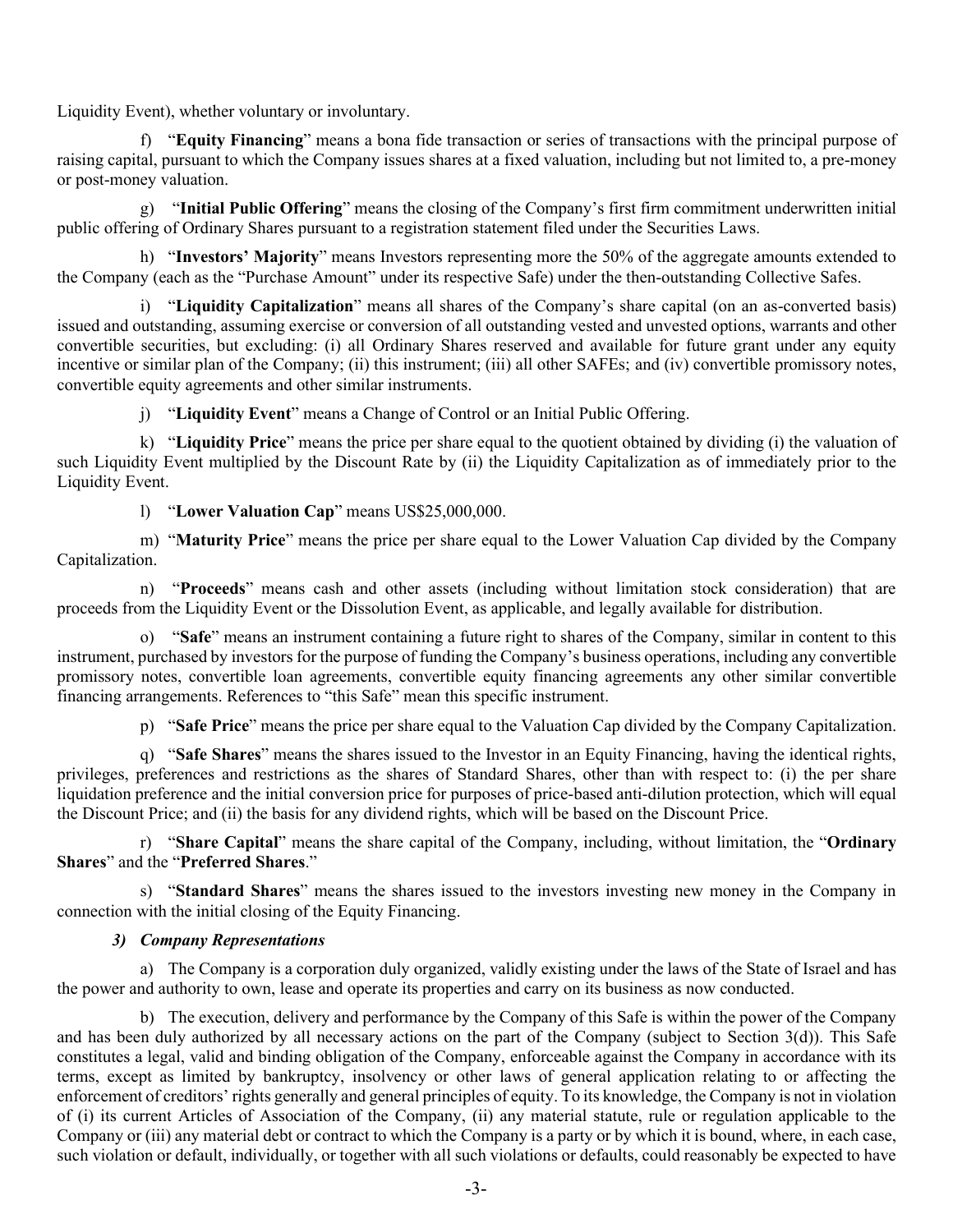a material adverse effect on the Company.

c) The performance and consummation of the transactions contemplated by this Safe do not and will not: (i) violate any material judgment, statute, rule or regulation applicable to the Company; (ii) result in the acceleration of any material debt or contract to which the Company is a party or by which it is bound; or (iii) result in the creation or imposition of any lien on any property, asset or revenue of the Company or the suspension, forfeiture, or nonrenewal of any material permit, license or authorization applicable to the Company, its business or operations.

d) No consents or approvals are required in connection with the performance of this Safe, other than: (i) the Company's corporate approvals; (ii) any qualifications or filings under applicable securities laws; and (iii) necessary corporate approvals for the authorization of Share Capital issuable pursuant to Section 1.

e) To its knowledge, the Company owns or possesses (or can obtain on commercially reasonable terms) sufficient legal rights to all patents, trademarks, service marks, trade names, copyrights, trade secrets, licenses, information, processes and other intellectual property rights necessary for its business as now conducted and as currently proposed to be conducted, without any conflict with, or infringement of the rights of, others.

## **4)** *Investor Representations*

a) The Investor has full legal capacity, power and authority to execute and deliver this Safe and to perform its obligations hereunder. This Safe constitutes valid and binding obligation of the Investor, enforceable in accordance with its terms, except as limited by bankruptcy, insolvency or other laws of general application relating to or affecting the enforcement of creditors' rights generally and general principles of equity.

b) The Investor is an accredited investor as such term is defined in Rule 501 of Regulation D under the Securities Act, and acknowledges and agrees that if not an accredited investor at the time of an Equity Financing, the Company may void this Safe and return the Purchase Amount. The Investor has been advised that this Safe and the underlying securities have not been registered under the Securities Act or the Securities Laws and, therefore, cannot be resold unless they are registered under the applicable Securities Laws or unless an exemption from such registration requirements is available. The Investor is purchasing this Safe and the securities to be acquired by the Investor hereunder for its own account for investment, not as a nominee or agent, and not with a view to, or for resale in connection with, the distribution thereof, and the Investor has no present intention of selling, granting any participation in, or otherwise distributing the same. The Investor has such knowledge and experience in financial and business matters that the Investor is capable of evaluating the merits and risks of such investment, is able to incur a complete loss of such investment without impairing the Investor's financial condition and is able to bear the economic risk of such investment for an indefinite period of time.

## *5) Miscellaneous*

a) Any provision of this Safe may be amended, waived or modified by written consent of the Company and either *(i)* the Investor, or *(ii)* the Investors' Majority (which shall be effective with respect to all of the Investors), *provided that* that the Investors' Majority may not – without the consent of the other relevant Investors – agree to any amendment which increases the liability of any other Investor hereunder, which disproportionately decreases the rights of any other Investor vis-à-vis the majority in interest of the Investors or any other Investor or which disproportionately increases the rights of the majority in interest of the Investors or any other Investor vis-à-vis any other Investor.

b) Any notice required or permitted by this Safe will be deemed sufficient when delivered personally or by overnight courier or sent by email to the relevant address listed on the signature page, or 48 hours after being deposited in domestic mail as certified or registered mail with postage prepaid, addressed to the party to be notified at such party's address listed on the signature page, as subsequently modified by written notice.

c) The Investor is not entitled, as a holder of this Safe, to vote or be deemed a holder of Share Capital for any purpose other than tax purposes, nor will anything in this Safe be construed to confer on the Investor, as such, any rights of a Company shareholder or rights to vote for the election of directors or on any matter submitted to Company shareholders, or to give or withhold consent to any corporate action or to receive notice of meetings, until shares have been issued on the terms described in Section 1.

d) Neither this Safe nor the rights in this Safe are transferable or assignable, by operation of law or otherwise, by either party without the prior written consent of the other; *provided, however*, that this Safe and/or its rights may be assigned without the Company's consent but subject to the receipt of prior written notice, by the Investor to any other entity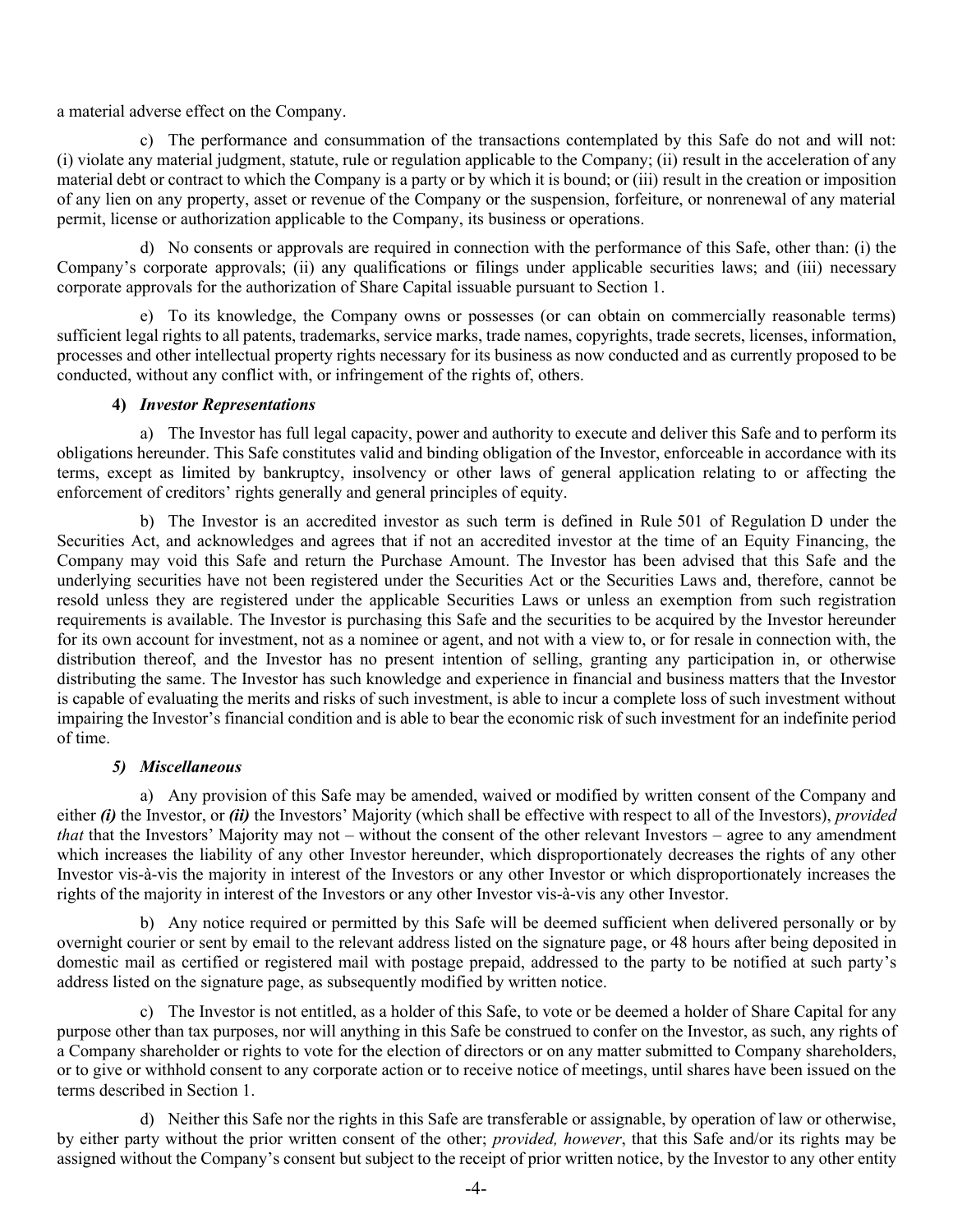who directly or indirectly, controls, is controlled by or is under common control with the Investor, including, without limitation, any general partner, managing member, officer or director of the Investor, or any venture capital fund now or hereafter existing which is controlled by one or more general partners or managing members of, or shares the same management company with, the Investor; and *provided, further*, that the Company may assign this Safe in whole, without the consent of the Investor, in connection with a reincorporation to change the Company's domicile.

e) In the event any one or more of the provisions of this Safe is for any reason held to be invalid, illegal or unenforceable, in whole or in part or in any respect, or in the event that any one or more of the provisions of this Safe operate or would prospectively operate to invalidate this Safe, then and in any such event, such provision(s) only will be deemed null and void and will not affect any other provision of this Safe and the remaining provisions of this Safe will remain operative and in full force and effect and will not be affected, prejudiced, or disturbed thereby.

f) All rights and obligations hereunder will be governed by the laws of the State of Israel, without regard to the conflicts of law provisions of such jurisdiction. Any disputes arising under or in relation to this Safe shall be resolved exclusively by the competent courts located in Tel-Aviv-Jaffa, Israel.

g) The parties acknowledge and agree that this Safe is, and at all times has been, intended to be characterized as equity of the Company. Accordingly, the parties agree to treat this Safe consistent with the foregoing intent for all tax purposes (including, without limitation, on their respective tax returns or other informational statements).

(*Signature page follows*)